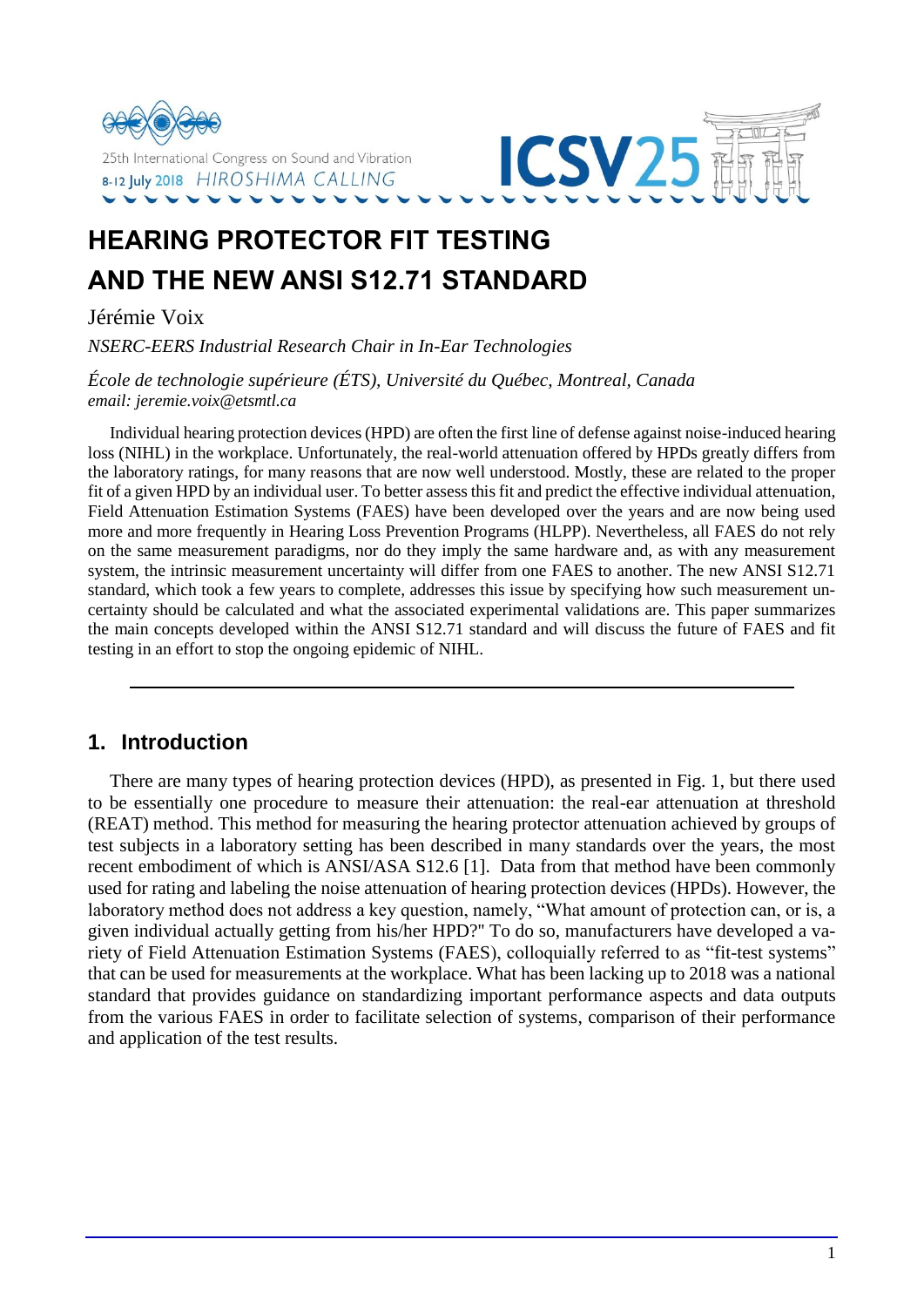

Figure 1: The various categories of HPDs (adapted from [2]).

# **2. Why NRR is "not really relevant"?**

As summarised in [2], the apparent importance of HPD attenuation values received from REAT data of test subjects was substantially emphasised by the advent of the Noise Reduction Rating [3] and the accuracy and simplicity that it seemed to provide. As a result, manufacturers of hearing protectors highlighted the NRR and a battle of numbers ensued. The Occupational Safety and Health Administration (OSHA) enforced the position of the NNR by including it as the preferred method for assessing HPD adequacy for compliance into the Hearing Conservation Amendment [4]. In many instances, additional key parameters of performance were overlooked in favour of choosing the HPD with the highest NRR. This contributed to wearer dissatisfaction and consequent misuse, or even nonuse, resulting in inadequate protection.

A further concern that arose regarding HPD attenuation was to answer a natural and seemingly straightforward question on how much noise reduction hearing protectors can really provide. Regrettably, this hasn't been easy [5], and the application of optimum-performance laboratory data has not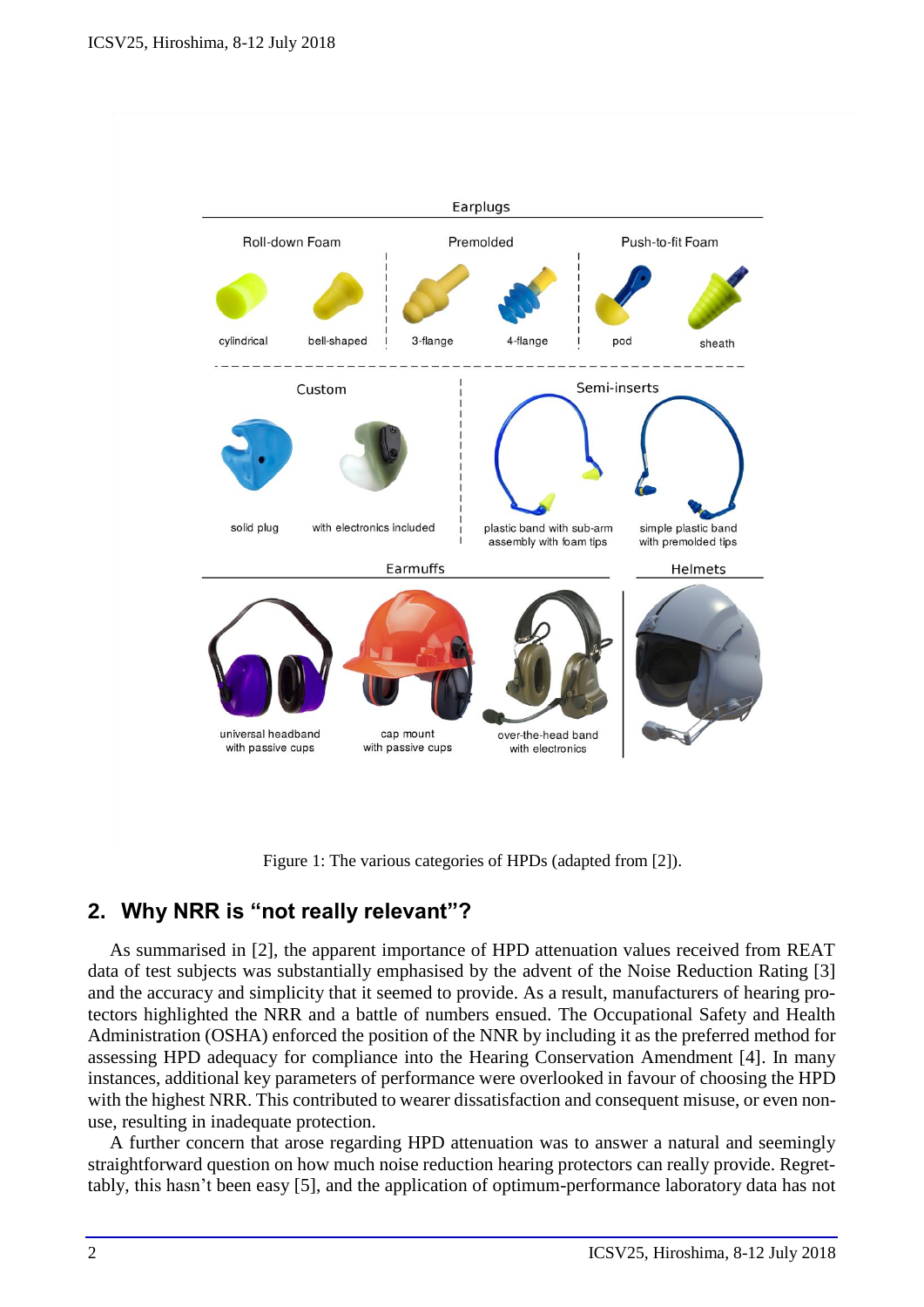provided a useful solution. Consequently, the NRR that is computed from such data is generally acknowledged to provide little effective guidance in the selection and specification of hearing protection [6]. In fact, it can be said with only slight exaggeration that perhaps the principal value in the NRR is that it indicates the product, which has been designed and tested for noise reduction [6].

## **3. HPD fit testing: an old new idea**

Historically, the best of the laboratory procedures [6] were modified to reduce costs, improve portability and ruggedness, and were utilized under field conditions to estimate the amount of attenuation provided by HPDs in actual use [7]. The procedure that was first successfully applied to test both earplugs and earmuffs under field conditions was REAT conducted in a sound field produced in a smaller acoustical chamber than the one used in laboratory testing. For earplugs, earphones mounted inside large circumaural cups instead of loudspeakers in a chamber have also been used to measure earplug attenuation in a similar manner [8], and for earmuffs, the microphone-in-real-ear (MIRE) procedure was used with microphones mounted on the inside and outside of earmuffs [9]. These field ‑attenuation measurement procedures have been useful for research purposes and have revealed the significant difference in HPD attenuation obtained by users in the field versus test subjects in the laboratory. Based on the field measurement systems previously developed, mostly for research purposes, commercial systems have more recently been made available to answer the pressing question within the hearing conservation community, specifying the amount of protection that a wearer gets from his/her HPD [10]. It is worth while mentioning that the term fit testing, as it is used in this article, refers to the process of conducting a measurement in order to estimate the acoustic attenuation of a given HPD, as for example would be measured according to ANSI/ASA S12.6-2016.



Figure 2: Illustration of an objective fit-test system using a microphone doublet under earphones to estimate the attenuation of a custom-molded earplug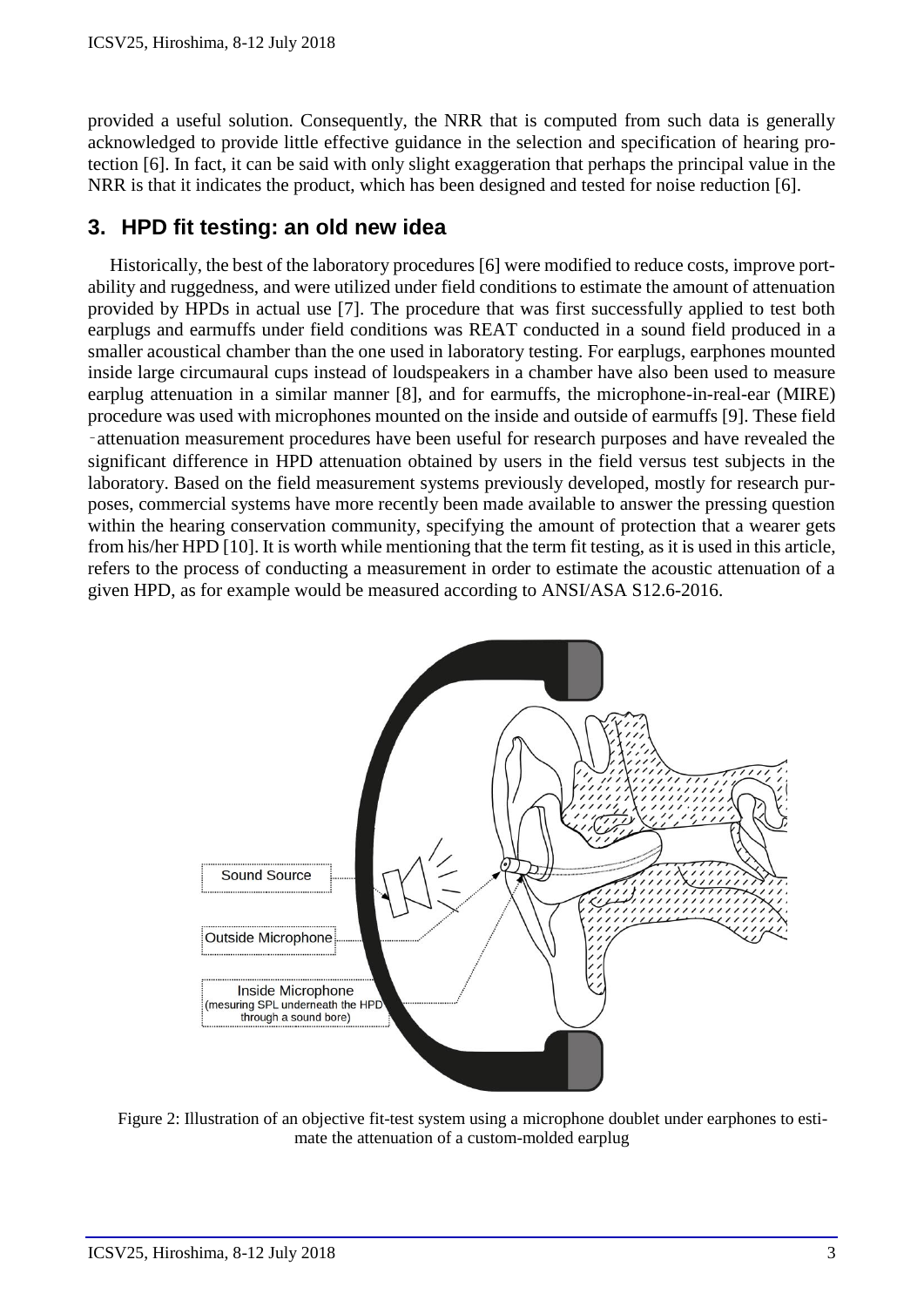# **4. The genesis of ANSI S12.71**

The commercial offer of FAES has been rapidly increasing since the early 2000's and it could be foreseen that, because of the wide range of technologies used, a standard would be needed to ensure precision and accuracy of FAES measurement outcomes. In February 2008, a request to the Secretariat for Accredited Standards Committees S12 on Noise, through the Acoustical Society of America (ASA) was made by the author that a new standard be written to address that specific issue. The American National Standards Institute (ANSI) accepted the request and in March 2008 triggered a project initiation notification, assigning the Accredited Standards Committee S12 on Noise, in the development of a national standard, referenced ASA/BSR S12.71-2018 that can be used to systematize and compare the various FAES to facilitate selection of systems and application of the test results.

The Working Group S12/WG 11, Hearing Protector Attenuation and Performance, chaired by E.H. Berger assisted the Committee and met for the first time in February 2010 to discuss the first draft prepared by E.H. Berger and J.Voix and subsequently entitled "Performance criteria for systems designed to estimate the attenuation obtained by individual users of passive hearing protectors" [11]. Today's adopted standard is entitled "Performance criteria for systems that estimate the attenuation of passive hearing protectors for individual users" and is further described in the next section.

# **5. ANSI S12.71: What's in it for me?**

The ANSI S12.71 standard specifies minimum performance criteria for systems intended to estimate the real-ear attenuation provided by HPDs on individual users. The performance criteria are intended to assure that FAES complying with this standard provide comparable test results to a reference laboratory procedure. Accuracy and precision are assessed by comparison of FAES data to those from the REAT standard laboratory procedure (ANSI, 2008) for the same fit of the device on an identical group of test subjects. This standard is intended to provide guidance to manufacturers of FAES in terms of the development of systems and specification of their performance in a standardized manner. A further goal is to assure that FAES provide data that are both useful for estimates of the attenuation obtained by individual users and are comparable between systems. The standard also determines the procedures for computation of a Personal Attenuation Rating (PAR) that provides a simple easy-to-apply single number that may be used for hearing protector assignment. As mentioned earlier, FAES-derived data do not replace the attenuation data from ANSI/ASA S12.6 or the insertionloss data from ANSI/ASA S12.42 [12], nor are such data suitable for use as input data for ANSI/ASA S12.68 [13]. Furthermore, such FAES data are not appropriate for labeling the attenuation of HPDs.

#### **5.1 FAES measurement uncertainty**

FAESs may be used to train an employee to better fit his/her HPD, and also to train the trainer in that process. However, users may also wish to apply FAES results together with an organization's noise‑exposure policies to estimate whether a worker is obtaining adequate protection from existing HPDs, or to assign HPDs based upon noise exposures. Though there currently exist some FAES that can estimate the attenuation provided by earmuffs, the usual focus of FAES is the measurement of earplug performance. This is not only because correct fit and insertion of most earplugs requires more skill and is more variable than for earmuffs, and therefore more in need of assessment, but also because for most FAES, personal attenuation can be more readily estimated for earplugs than for earmuffs. Earplug assessments can be accomplished, as illustrated in Fig. 2, by using a circumaurallymounted transducer to present a test signal, which is of course not possible when earmuffs are to be tested.

Proper application of estimated noise attenuation requires a further consideration, namely, the specification of uncertainty. Measurement uncertainty may differ between the various systems. For the end user to properly apply the FAES data, an explicit statement of the uncertainty must be pro-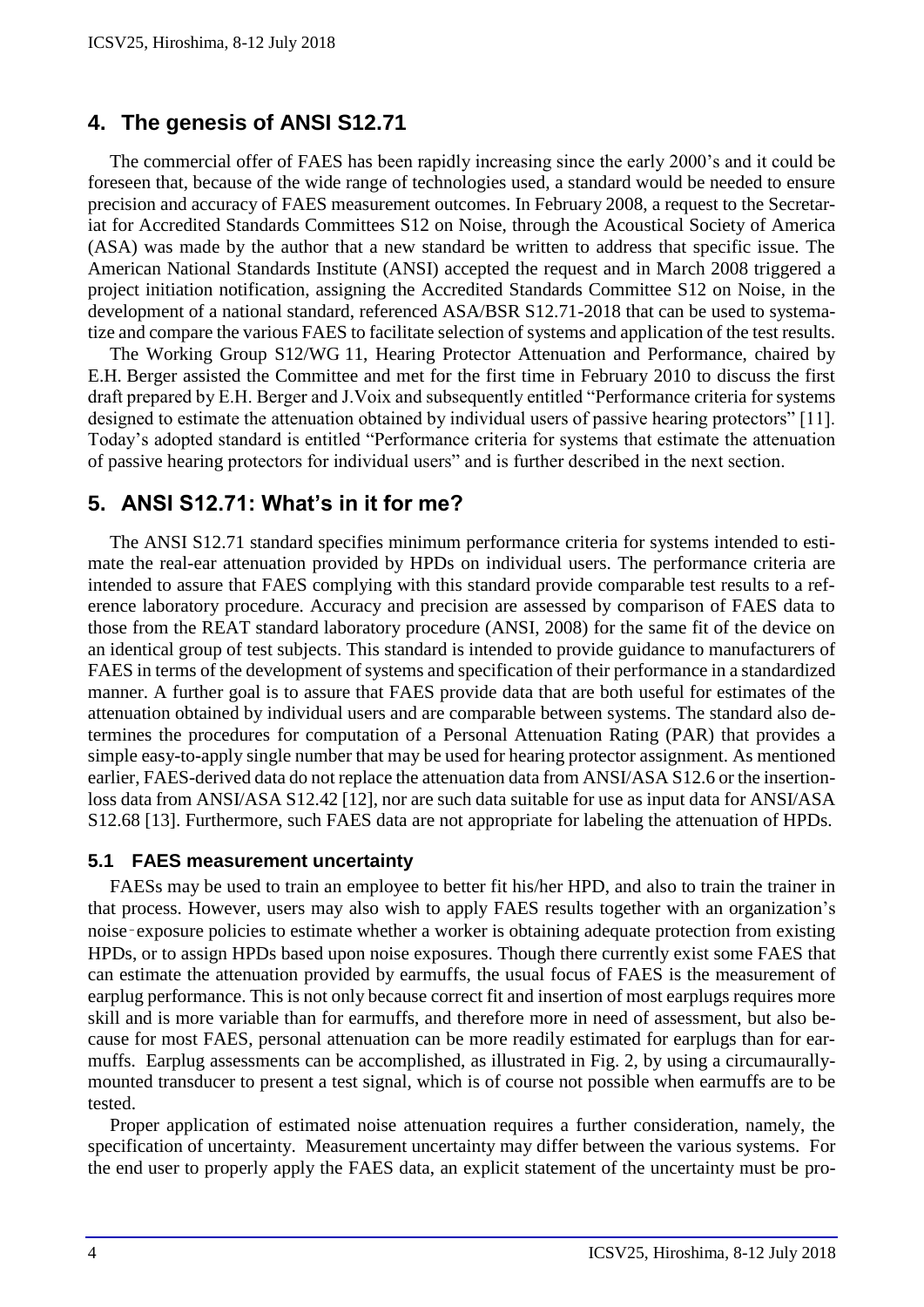vided. Good measurement practice (where a measurement is understood to consist of the measurement itself, its margin of error, and the confidence level - that is, the probability that the measurand is within the margin of error), dictates the provision of such uncertainty estimates. Uncertainty values are needed, not only for proper application of the FAES data, but also to facilitate a comparison of the precision and accuracy of differing FAES.

There are three presumed–independent principal sources of uncertainty to be considered in the computation of PAR from measured FAES data [14].

 • Measurement uncertainty, sometimes called prediction uncertainty, pertains to the difference between the FAES prediction of attenuation and the value that would be measured for the same fit of the HPD by an accepted "gold standard," such as REAT per ANSI/ASA S12.6. Since REAT values contain their own uncertainty, a correction to the computation is included to account for this.

 • Fit uncertainty pertains to the variability in the fit of the HPD from one application to the next. It is substantially affected by the experimenter or user's skill, depending on whether experimenter or user fit is being assessed, and also by the fitting characteristics of the HPD that is being evaluated.

 • Spectral uncertainty arises from using a PAR designed for subtraction from A-weighted sound level measurements in noises with different spectral content. There will be a variation between the protection predicted when using an octave-band calculation versus that achieved with a single-number approach (see ANSI/ASA S12.68).

The ANSI S12.71 standard specifies the method of computation of the three principal sources of uncertainty and how to integrate that into the calculation of PAR. For systems that employ a surrogate HPD (an HPD modified to support the FAES instruments), an additional source of potential error may be introduced by the use of a surrogate. This is addressed in the standard too.

For those systems that do not provide a PAR, but rather a pass/fail indication for use in a specified noise environment, this standard specifies suitable statistics that shall be reported to provide guidance on the uncertainty associated with the pass/fail determination.

### **5.2 Personal Attenuation Rating (PAR)**

FAES generally provide data in terms of a single–number personal attenuation rating (PAR). A PAR is computed for one or more fits of the HPD by an individual in a manner similar to the computation of the manufacturers' labeled attenuation values that are derived from laboratory test data for groups of subjects. Examples of labeled values are the NRR as required by the U.S. Environmental Protection Agency as of 1979 and the Noise Reduction Statistic for use with A–weighting (NRS<sub>A</sub>) as specified in ANSI/ASA S12.68. Although the various FAES have the same purpose and produce attenuation values that are presented in similar ways to one another, the underlying technologies, used to estimate attenuation and compute PARs, can differ dramatically. It can range from psychophysical tests to objective microphone measurements (as illustrated in Fig. 2), and from systems that calculate PAR in a manner analogous to the NRS<sub>A</sub> as defined in ANSI/ASA S12.68, to others that simply indicate a pass/fail answer based on achieving a minimum required attenuation value. The various types of FAES are described and categorized in the ANSI S12.71 standard. While the term "personal attenuation rating" may have been used in the past by some authors to describe individual attenuation ratings achieved by various computational methods, the PAR standardized within ANSI S12.71 inherits its computational details from  $NRS_A$  [15]. The subtle differences in the PAR and  $NRS_A$  computations stem from the fact that the PAR is based on the data from one subject while the  $NRS_A$  is based on group data from multiple subjects. One unique feature of the NRSA, as compared to the well-known NRR and most other single number ratings, is that it is presented as two numbers, an 80<sup>th</sup> and 20<sup>th</sup> percentile value, which define a range of performance to be expected for a given individual. Those values are intended for subtraction from A–weighted noise measurements instead of requiring the use of C–weighted values. Some FAES can provide PAR<sub>80</sub> and PAR<sub>20</sub> values, and also compute an averaged PAR, referred to as PAR<sub>50</sub>, that can all be directly subtracted from A-weighted sound levels to estimate protected noise levels or exposures.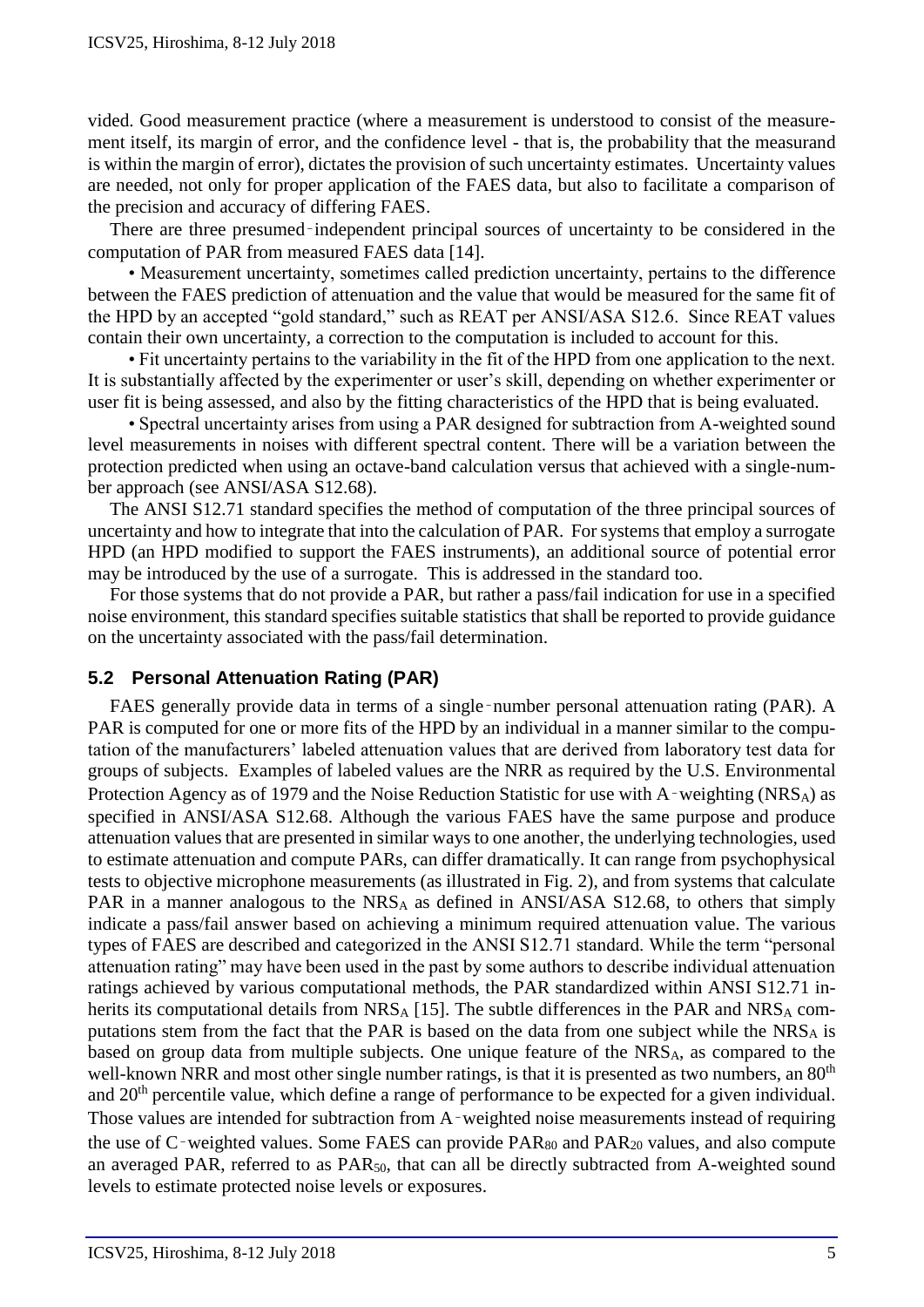PARs are based on measurements at a single point in time and provide a more direct estimate of the protection that a given individual is expected to receive from her or his HPD than does average data from a group of laboratory subjects. The beauty of the PAR is that it requires no field derating. Unlike a laboratory-derived number based on a group of test subjects evaluated under ideal conditions, the only corrections that are applicable to PARs are statistical corrections to account for the uncertainty of the measurement data and noise spectral variation. However, PARs are still not based upon in-situ measurements for actual wearers and the exposures they experience during their work shifts. Thus, PARs reflect what a wearer can achieve and has been shown to achieve, not necessarily what he/she truly achieves on a day-to-day basis.

### **5.3 FAES vs REAT: What are the differences?**

The ANSI S12.71 standard describes and categorizes the types of FAES. Regardless of type, a key performance metric will be comparison of attenuation data estimated via the FAES to the REAT values resulting from ANSI/ASA S12.6. The FAES results may differ from REAT. This is to be assessed and reported in an uncertainty statement. Four additional issues that impact the various types of systems are listed below.

 • The ambient noise in the test environment must be low enough to avoid masking psychophysical test signals or contaminating the results from objective systems.

 • For systems employing a surrogate HPD, the fitting and usability of the modified HPD must be considered in order to limit its effect on the wearer's ability to fit the surrogate, as compared to the unmodified HPD.

 • For systems requiring a psychophysical response, the hearing ability of those being tested must be sufficient to assure that they can hear the signals after attenuation by the HPD under test.

 • The rapidity with which the test can be accomplished is also a factor to be considered since this will affect practical application of the FAES and also the ability to address and potentially ameliorate the problem of fit uncertainty by taking repeat measurements on repeated fits. Objective systems may provide more rapid data acquisition.

# **6. And now?**

The positive impact of fit testing in the efforts to reduce noise-induced hearing loss in the workplace is now widely documented in a variety of industries and across different territories [16]–[19]. For these reasons, the use of fit testing is now becoming increasingly accepted in HLPPs such as by many of the award-winning hearing loss prevention programs which have been recognized with the NIOSH/NHCA Safe-in-Sound award [20]. Furthermore, the OSHA‑NHCA‑NIOSH Alliance has identified individual fit testing as an emerging trend and best practice [21]. Other regulatory initiatives are currently underway around the globe as countries are considering including fit testing as best practice in hearing protection use standards and guidance documents. Currently, individual fit testing is incorporated within the standards on hearing conservation and the selection of HPDs in the U.S., Canada, and Europe (ANSI/ASSE A10.46, 2013; CSA Z94.2, 2014; CSA Z1007 2016; EN 458, 2015). Furthermore the U. S. military has recognized the importance of fit testing by including recommendations to fit test when feasible (Mil Standard 1474E Section 4.2.1.1, DoD, 2015) and in the case of the Army, when STSs are detected (Department of the Army, Pamphlet 40–501, 2015). In addition, several countries, including Germany, are planning or have already included fit testing in upcoming revisions to existing standards and requirements.

Individual fit testing of hearing protection represents HLPP best practice in the early 21<sup>st</sup> century, and is a valuable step toward the goal of preventing occupational noise-induced hearing loss. It is therefore excellent news that the ANSI S12.71 got adopted in United States in 2018, as it definitely helps refine and frame the use of individual fit testing in an effort to stop the ongoing epidemic of NIHL.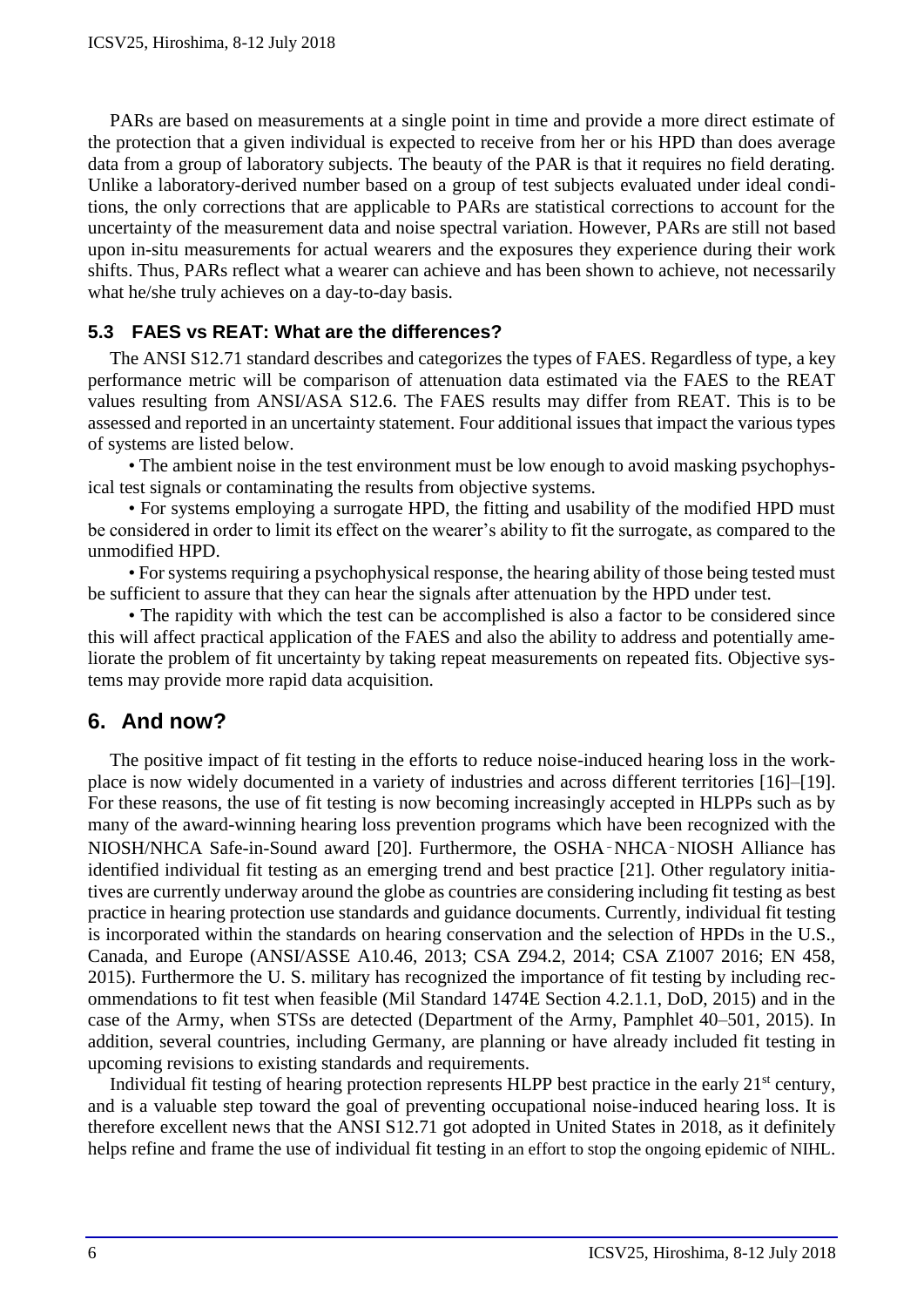# **REFERENCES**

- 1 ANSI, *ANSI/ASA S12.6 -2016*, New York (USA), 2016.
- 2 Elliott H. Berger and Jérémie Voix, Hearing Protection Devices, in *The Noise Manual*, 6th Edition., American Industrial Hygiene Association, in press, (2018).
- 3 EPA, Noise Labeling Requirements for Hearing Protectors, *Environ. Prot. Agency Fed Regist 44190 40CFR Part 211*, pp. 56130–56147, (1979).
- 4 OSHA, Guidelines for Noise Enforcement, Occup. Safety and Health Admin., drawer, D (Stds. and Documents) Instruction CPL 2-2.35, (1983).
- 5 E. Berger, So, How Do You Want Your NRRs: Realistic or Sunny-Side Up?, *Hear. Rev*, vol. 6, no. 9, pp. 68–72, (1999).
- 6 NIOSH, Criteria for a Recommended Standard Occupational Noise Exposure, Revised Criteria, Natl. Inst. for Occup. Saf. and Health, Cincinnati, OH, D (Stds. and Documents) DHHS (NIOSH) Pub. No. 98- 126, (1998).
- 7 E. Berger, Assessment of the Performance of Hearing Protectors for Hearing Conservation Purposes, *Noise Vib Control Worldw.*, vol. 15, no. 3, pp. 75–81, (1984).
- 8 P. Michael, R. Kerlin, G. Bienvenue, J. Prout, and J. Shampan, A Real-Ear Field Method for the Measurement of the Noise Attenuation of Insert-Type Hearing Protectors, National Institute for Occupational Safety and Health, U.S. Dept. of HEW, Cincinnati, OH, D (Stds. and Documents) Rept. No. 76-181, (1976).
- 9 K. Stewart and E. Burgi, Noise Attenuating Properties of Earmuffs Worn by Miners, Volume 1: Comparison of Earmuff Attenuation as Measured by Psychophysical and Physical Methods, *Final Rep. Vol. 1 Contract No J0188018 Univ Pittsburgh Pittsburgh PA*, (1979).
- 10 B. Witt, Fit Testing of Hearing Protection, *Hear. Prod Repts*, vol., May/June, p. 40 and 42– 43, (2008).
- 11 Jérémie Voix, Performance criteria and uncertainty determination for individual hearing protector fittesting systems: WG11 discussed elements for ANSIS12.71 draft, presented at the NHCA 2010, Orlando, USA, (2010).
- 12 ANSI, Methods for the Measurement of Insertion Loss of Hearing Protection Devices in Continuous or Impulsive Noise Using Microphone-in-Real-Ear or Acoustic Test Fixture Procedures, American National Standards Institute, D (Stds. and Documents) S12.42-2010, (2010).
- 13 J. Voix, A. Behar, and W. Wong, The ANSI Standard S12.68-2007 Method of Estimating Effective A-Weighted Sound Pressure Levels When Hearing Protectors are Worn: A Canadian Perspective, in *Canadian Acoustics, Canadian Acoustical Association, Toronto, ON*, Vol. 36, (2008)
- 14 B. Witt, E. H. Berger, J. Voix, R. D. Kieper, and C. Le Cocq, Development and Validation of a Field-MIRE Approach for Measuring Hearing Protector Attenuation, *Noise Health - Spec. Issue Hear. Prot.*, vol. Mar.-Apr., no. Volume 13, pp. 163–175, (2011).
- 15 J. Voix and L. Hager, Individual Fit Testing of Hearing Protection Devices, *Int J Occup Saf Ergon JOSE*, vol. 15, no. 2, pp. 211–219, (2009).
- 16 E. H. Berger, J. Voix, and L. D. Hager, Methods of Fit Testing Hearing Protectors, with Representative Field Test Data, in *9th Congress of the International Commission Biological Effects of Noise, Mashantucket, CT, July 21 – 25,* Foxwoods, CT, p. 8, (2008)
- 17 A. Smith, Real-World Attenuation of Foam Plugs, *Aviat Space Env Med*, vol. 81, no. 7, pp. 696–697, (2010).
- 18 B. Witt, K. Michael, S. Soli, and L. Hager, Field Verification of HPD Attenuation, *Spectr. Suppl 1*, vol. 23, p. 18, (2006).
- 19 B. Witt, Innovative Field Practices in Hearing Conservation, *Occup Health Saf*, vol. 75, no. 10, pp. 116– 119 and 172, (2006).